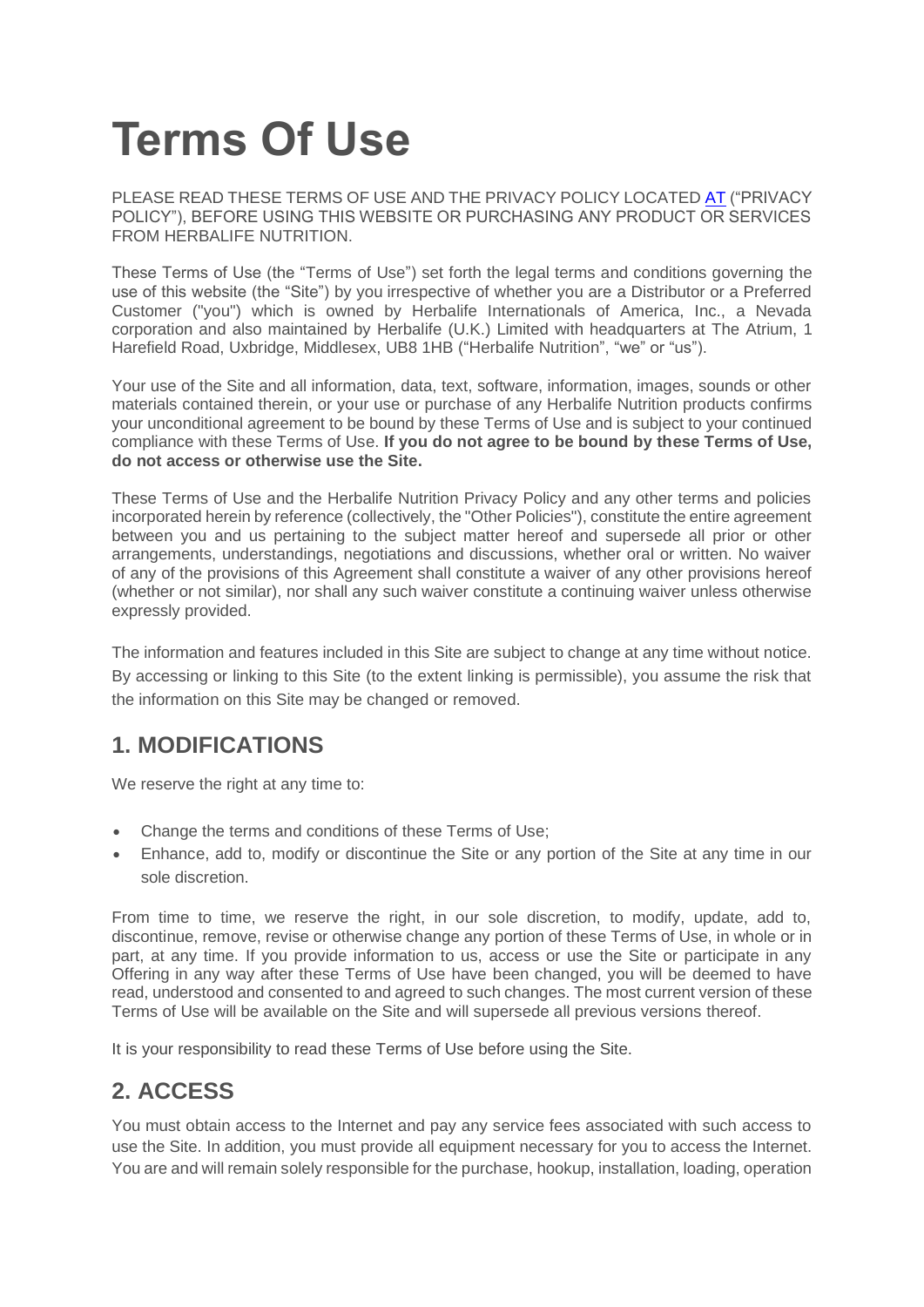and maintenance of any hardware, software, telephone (cable or other) service, and the Internet access service to your personal computer and for all related costs. You are solely responsible for scanning your hardware and software for computer viruses and other related problems before you use them. We expressly disclaim any liability or responsibility for any errors or failures relating to the malfunction or failure of your hardware or software in connection with the use of the Site.

# **3. ELIGIBILITY**

Certain features on this Site (including, but not limited to, user registration) may be subject to age and/or other eligibility requirements.

#### **4. BECOMING A HERBALIFE NUTRITION PREFERRED CUSTOMER OR HERBALIFE NUTRITION INDEPENDENT DISTRIBUTOR**

Herbalife® Nutrition products and services are sold through Herbalife Nutrition's network of Independent Distributors. To purchase Herbalife® Nutrition goods or services, you do not have to become a Distributor. Instead, you can purchase Herbalife® Nutrition products from a Distributor or become a Herbalife Nutrition Preferred Customer. If you are interested in purchasing products from a Distributor or becoming a Preferred Customer, please see the Product section of the Site. If, however, you are interested in starting your own business as a Herbalife Nutrition Independent Distributor, please see the Business Opportunity section of the Site.

# **4. INFORMATION AND PRIVACY**

If you provide information to the Site, you agree to provide accurate, current and complete information where requested and you agree to maintain and update such information as appropriate. We will use and maintain any personal information that we collect through the Site in accordance with our Privacy Policy available [at.](https://www.myherbalife.com/en-IE/ed/ds/pages/Footer/privacy_policy.html)

# **5. USER FORUMS**

Forums, bulletin boards, chat rooms or other interactive areas that are or may be offered on the Site ("User Forums") are provided to give users a forum to express their opinions and share their ideas and information. The individual who posts content in the User Forums ("Community Content") is responsible for the reliability, accuracy, and truthfulness of such content, and we have no control over the same. Additionally, we have no control over whether any such posted material is of a nature that users will find offensive, distasteful or otherwise unacceptable and expressly disclaim any responsibility for such material.

We do not and cannot review every message posted by users in the User Forums and are not responsible for the content of these messages or the views or opinions expressed by the users of the User Forums. Information disclosed in the User Forums is by design revealed to the public. We reserve the right, but are not obligated, to delete, move or edit content, in whole or in part, submitted by you to the Site for any reason in our sole discretion. In addition, we may delete, move, edit or disclose the contents of messages when it is required to do so by law or in a good faith belief that such action is necessary to protect and defend our rights and property or to protect the safety of our users or the public. In no event do we assume any obligation to monitor the User Forums or remove any specific material.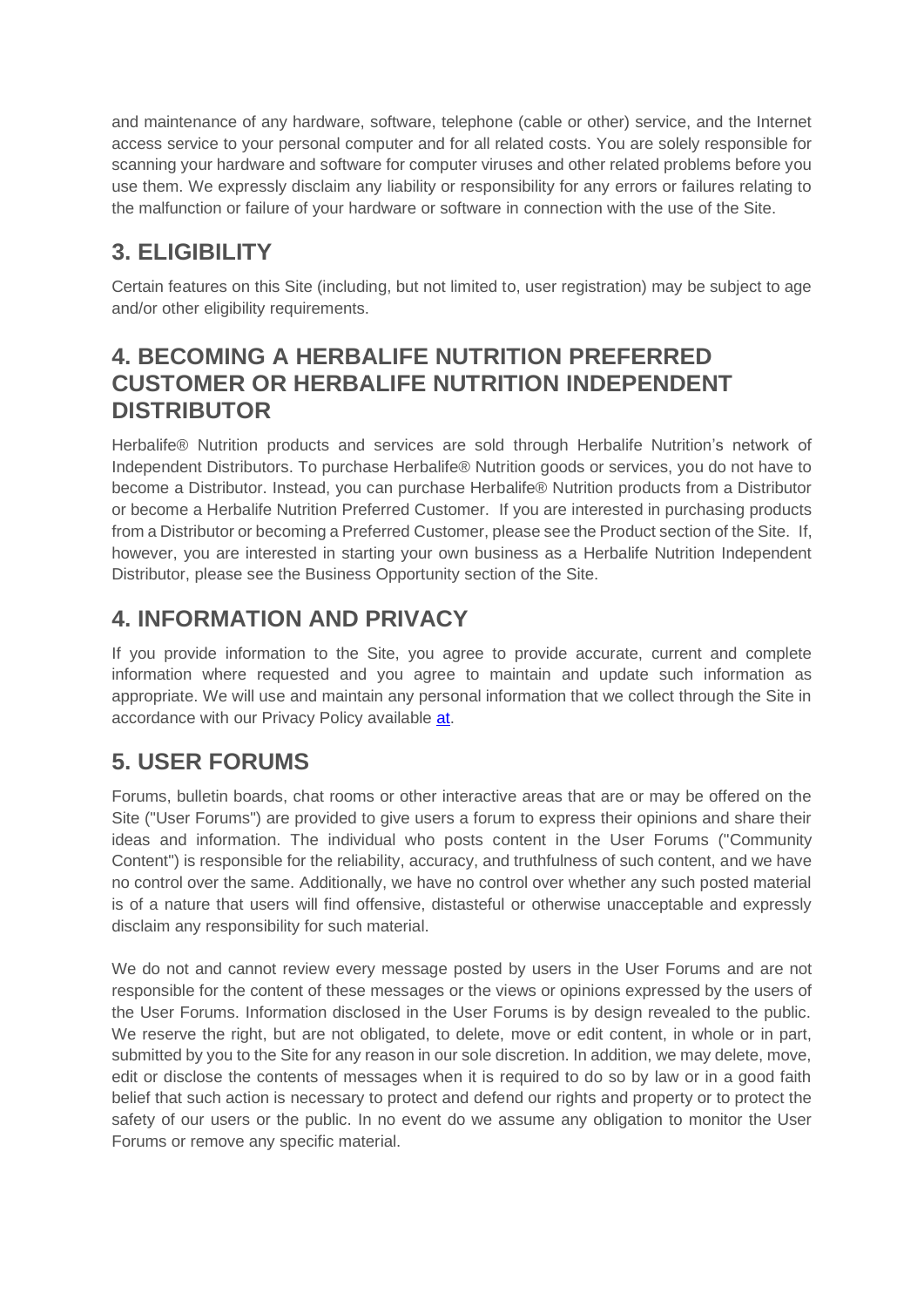You understand that the uploading to and/or posting of any Community Content in any User Forum shall not be subject to any obligation of confidentiality on the part of Company, and we shall not be liable for any use or disclosure of any Community Content.

#### (a) Restrictions on Use

In consideration for your use of the User Forums and functionality, you agree to comply with the "Community Guidelines" set forth below. Without limiting our other rights and remedies, individuals who violate the following Community Guidelines may, at our sole discretion, be permanently banned from using the Site:

- harass, stalk or otherwise abuse another user;
- transmit, post, send, upload, distribute, submit or otherwise make available any content that suggests that participating in the Herbalife Nutrition opportunity will result in a lavish lifestyle, including the following, or any substantially similar images: opulent mansions, private helicopters, jets, or yachts; or exotic automobiles;
- transmit, post, send, upload, distribute, submit or otherwise make available any content that is false, harmful, threatening, abusive, tortious, defamatory, libellous, disparaging (including disparaging of Herbalife Nutrition), vulgar, obscene, pornographic or that promotes violence, racial hatred, terrorism or illegal acts, or is otherwise objectionable (as determined by us in our sole discretion);
- transmit, post, send, upload, distribute, submit or otherwise make available any content which is or could be detrimental to or which may otherwise diminish, damage or weaken the reputation or image of Herbalife Nutrition, its products, Distributors, trademarks, trade names or goodwill;
- transmit, post, send, upload, distribute, submit or otherwise make available any content that is unlawful or infringes, violates or misappropriates any patent, trademark, trade identity right, trade secret, publicity right, privacy right, copyright or any other intellectual property or any other rights of any third party;
- transmit, post, send, upload, distribute, submit or otherwise make available any viruses, Trojan horses or other harmful, disruptive or destructive files or material that interferes with any third party's use and enjoyment of the Site;
- impersonate any person or entity, or otherwise disquise the origin of any content transmitted through the Site or to Herbalife Nutrition, including forging any TCP/IP packet header or any part of the header information in any transmission to the Site for any reason;
- transmit, post, send, upload, distribute, submit or otherwise make available through the Site any personal advertising, junk mail, spam, chain letters, pyramid schemes or offer for sale of any products or services, except in areas, if any, specifically designated for such purposes; or
- violate any applicable local, state, federal or international law, rule or regulation;
- participate in any part of the Site if you are under the age of eighteen (18);
- transmit, post, send, upload, distribute, submit or otherwise make available through the Site any content containing any solicitation of funds, promotion, advertising, or solicitation for goods or services. You also hereby acknowledge that you are prohibited from soliciting other guests to join or become members of any commercial online service or other organization;
- collect or harvest the information of any user or otherwise access the Site using automated means (including but not limited to harvesting bots, robots, spiders or scrapers);
- "frame", "mirror" or "deep link" any part of the Site without our prior written authorization;
- link to any page within the Site from any web site or web page that makes any claims as to the curative or health enhancing powers of any substance, whether or not such substance is produced, marketed, sold or distributed by us.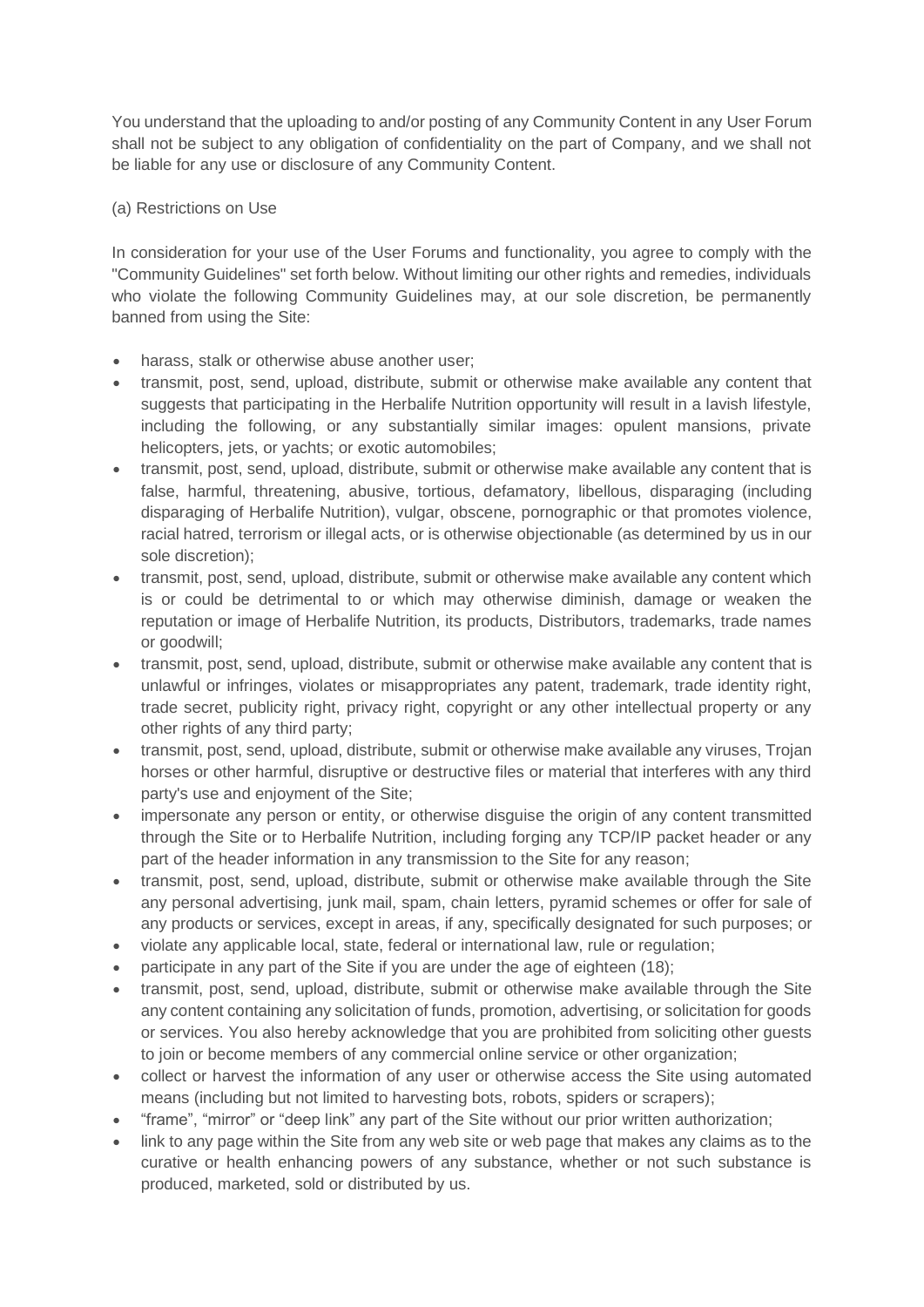We do not endorse the Community Content in the User Forums and specifically disclaim any responsibility or liability to any person or entity (including, without limitation, persons who may use or rely on such material) for any loss, damage (whether actual, consequential, punitive or otherwise), injury, claim, liability or other cause of any kind or character based upon or resulting from any Community Content provided through a User Forum. By posting or uploading Community Content to any User Forum or submitting any other Community Content to us, you automatically grant (or warrant that the owner of such rights has expressly granted) us a perpetual, worldwide, royalty-free, irrevocable, non-exclusive right and license to use, reproduce, modify, adapt, publish, translate, sub-license, create derivative works from and distribute such materials or incorporate such Community Content into any form, medium, or technology now known hereafter devised throughout the universe in perpetuity. In addition, you warrant that the content as uploaded or posted by you does not violate any person's so-called publicity rights or "moral rights" or other similar or analogous rights under any applicable laws in any country or region of the world.

# **6. USE OF E-MAIL ADDRESSES PROVIDED BY THE SITE**

When using any e-mail address provided to you on or through the Site, you agree to use such email address in accordance with all applicable laws and not to transmit to any person or entity:

- any content that violates the Community Guidelines set forth above with respect to the User Forums or that is unlawful, fraudulent, threatening, abusive, libellous, defamatory, vulgar, obscene, harmful, harassing, tortious, invasive of another's privacy, hateful, or is racially, ethnically or otherwise objectionable, or is subject to an agreement of confidentiality, or infringes upon our or any third party's intellectual property or other rights;
- any non-public information about any company;
- any trade secret; or
- any computer code, files or programs (for example, a computer virus) designed to interrupt, destroy, compromise the security of or limit the functionality of any device.
- Spamming is strictly prohibited. Spam is defined for this purpose as sending an unsolicited message to any persons, entities, newsgroups, forums, e-mail lists or other groups or lists unless prior authorization has been obtained from the e-mail recipient which explicitly permits sending e-mail communication to them, or unless a business or personal relationship has already been established with the e-mail recipient. IF YOU ARE "SPAMMED" BY SOMEONE WHO IS SELLING OR DESCRIBING HERBALIFE NUTRITION'S PRODUCTS OR BUSINESS OPPORTUNITY, PLEASE CONTACT US PROMPTLY.
- The use of false headers in e-mails or falsifying, forging or altering the origin of any e-mail in connection with Herbalife Nutrition and/or its products and services is prohibited.
- If a person or entity indicates that they do not want to receive e-mail, you agree not to send email to such person or entity. If a person initially agrees to receive e-mail, but later asks to stop receiving e-mail, you must abide by that request.
- Herbalife Nutrition prohibits engaging in any of the foregoing activities, yourself or through the service of another provider, remailer service or otherwise.

# **7. OUR PROPRIETARY RIGHTS**

This Site and all of the content it contains, or may in the future contain, including but not limited to articles, opinions, other text, directories, guides, photographs, illustrations, images, video and audio clips and advertising copy, as well as the trademarks, copyrights, logos, domain names, code, trade names, service marks, patents and any and all copyrightable material (including source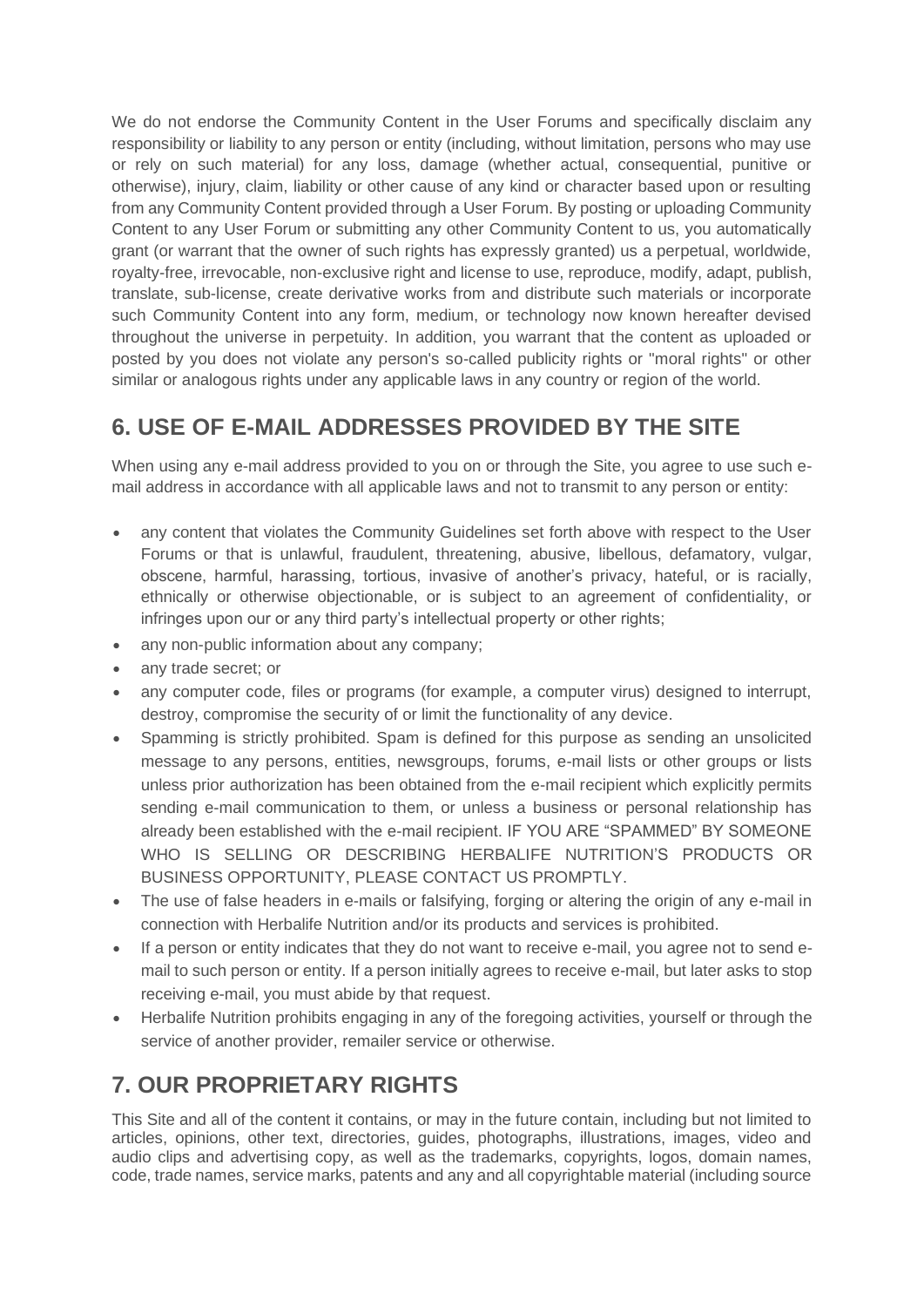and object code) and/or any other form of intellectual property (collectively, the "Material") are owned by or licensed to us or other authorized third parties and are protected from unauthorized use, copying and dissemination by copyright, trademark, publicity and other laws and by international treaties. Unless expressly permitted in writing by us, you shall not capture, reproduce, perform, transfer, sell, license, modify, create derivative works from or based upon, republish, reverse engineer, upload, edit, post, transmit, publicly display, frame, link, distribute, or exploit in whole or in part any of the Material. Nothing contained in these Terms of Use or on the Site should be construed as granting, by implication, estoppel or otherwise, any license or right to use any Material in any manner without the prior written consent of us or such third party that may own the Material or intellectual property displayed on the Site. UNAUTHORIZED USE, COPYING, REPRODUCTION, MODIFICATION, PUBLICATION, REPUBLICATION, UPLOADING, FRAMING, DOWNLOADING, POSTING, TRANSMITTING, DISTRIBUTING, DUPLICATING OR ANY OTHER MISUSE OF ANY OF THE MATERIAL IS STRICTLY PROHIBITED. Any use of the Material other than as permitted by these Terms of Use will constitute a violation of these Terms of Use and may constitute copyright and/or patent infringement. You agree not to use the Material for any unlawful purposes and not to violate our rights or the rights of others. You agree not to interfere or permit any third party to interfere with the normal processes or use of the Site by other users, including without limitation by attempting to access administrative areas of the Site. You are advised that we will aggressively enforce our rights to the fullest extent of the law. We may add, change, discontinue, remove or suspend any of the Material at any time, without notice and without liability. Herbalife Nutrition, our logo, and the name of the products produced, marketed, sold or distributed by the Herbalife Nutrition, are trademarks and/or service marks of Herbalife International of America, Inc., or its affiliates. All other trademarks, service marks, and logos used on the Site are the trademarks, service marks or logos of their respective owners.

#### **8. MEMBERSHIP AND REGISTRATION**

Certain areas of the Site may require registration or may otherwise ask you to provide information to participate in certain features or to access certain content. The decision to provide this information is purely voluntary and optional. However, if you elect not to provide such information, you may not be able to access certain content or participate in certain features of the Site.

If you register with the Site, you agree to accept responsibility for all activities that occur under your account, e-mail or password, if any, and agree you will not sell, transfer or assign your membership, any membership rights or any Site issued email address.

You are responsible for maintaining the confidentiality of your password, if any, and for restricting access to your computer so that others may not access the password protected portion of the Site or your Site issued email account using your name in whole or in part.

You may, at any time, terminate your Account by contacting Member Services via the Online Support service available on the Site or by calling Member Services on 014897171.

# **9. IDEA SUBMISSIONS**

We are pleased to hear from users and welcome your comments regarding Herbalife Nutrition's services and products. Nevertheless, our long-standing company policy does not allow it to accept or consider creative ideas, suggestions, or materials other than those it has specifically requested (see below). While we value your feedback on our services and products, we request that you be specific in your comments on those services and products, and that you not submit any creative ideas, suggestions, or materials. We hope you will understand that it is the intent of this policy to avoid the possibility of future misunderstandings when projects developed by us or our affiliates' professional staff might seem to others to be similar to their own creative work. Accordingly, we ask that you do not send us any original creative materials such as show designs, photographs, drawings, or original artwork.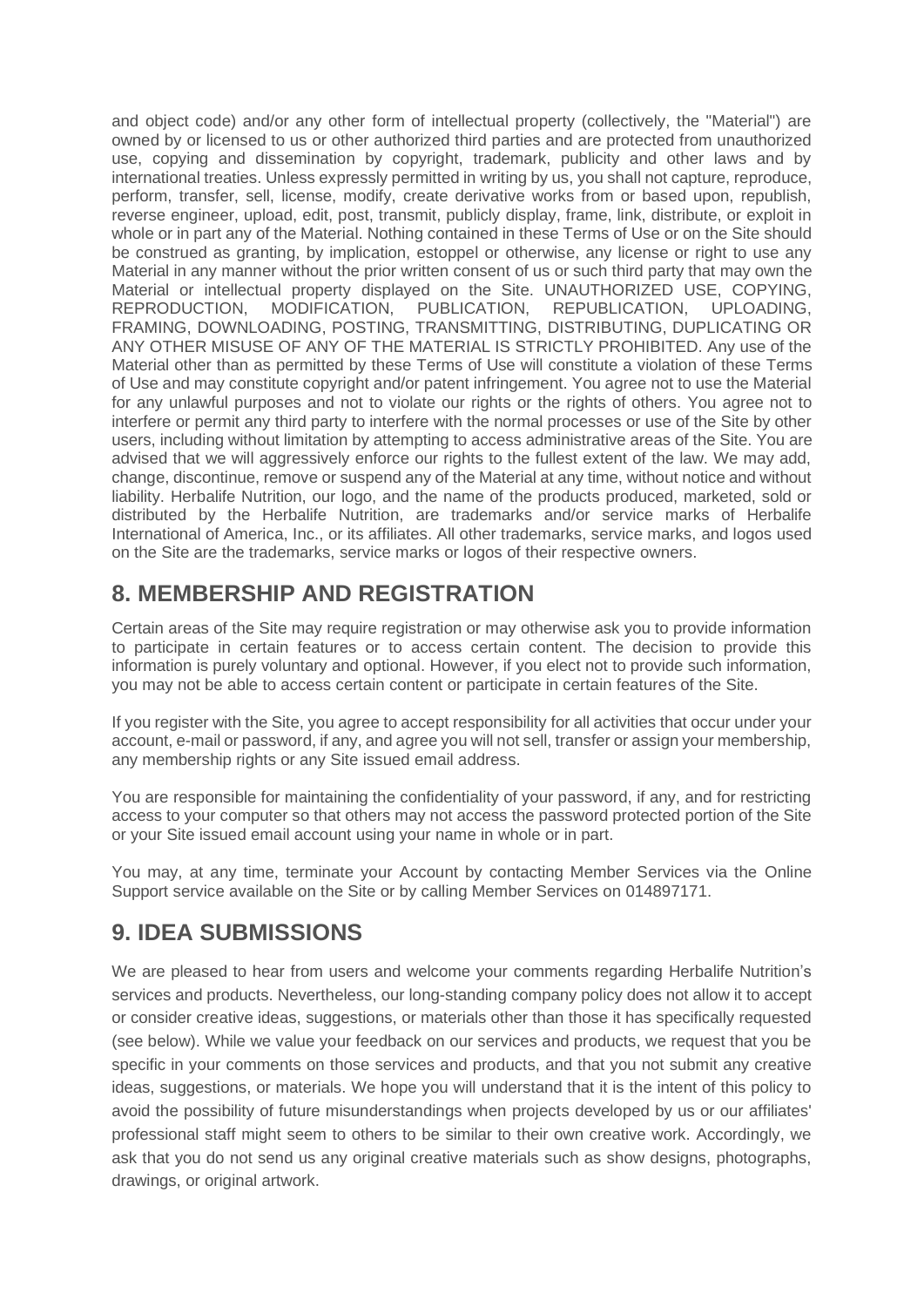If you send or post certain specific submissions at our request (e.g., via message boards or in connection with contests) or if you send us creative suggestions, ideas, notes, photographs, drawings, concepts, or any other information (each, a "Submission" and collectively, the "Submissions") despite our request that you not send us any unsolicited Submissions or other creative materials, the Submission will be treated as non-confidential. For purposes of this Paragraph, all Community Content shall be deemed included in the definition of Submissions. None of the Submissions shall be subject to any obligation of confidence on the part of us, and we shall not be liable for any use or disclosure of any Submissions. Any Submission may be used by us without restriction for any purpose whatsoever, including, without limitation, reproduction, disclosure, transmission, publication, broadcast or posting, and you hereby irrevocably waive, release and give up any claim that any use of such Submission violates any of your rights, subject to Section 16 of this Agreement, including, without limitation, copyrights, trademarks, moral rights, privacy rights, proprietary or other property rights, publicity rights, or right to credit for the material or ideas. We shall have and are irrevocably granted the right, but not the obligation, to reproduce, modify, adapt, publish, broadcast, license, perform, post, sell, translate, incorporate, create derivative works from, distribute and otherwise use the Submission in any and all media, now known or hereafter devised, throughout the universe, in perpetuity, without according you any compensation or credit. By submitting a Submission to this Site or us, you represent that such Submission is original with you and does not violate or infringe upon the rights of any third parties, including, without limitation, any intellectual property rights and rights of publicity and/or privacy. All Submissions to the Site and/or us shall be our sole property and will not be acknowledged or returned. You agree and understand that we are not obligated to use any Submission you make to the Site or us and you have no right to compel such use. You hereby acknowledge and agree that your relationship with us is not a confidential, fiduciary, or other special relationship and that your decision to submit any material to us does not place us in a position that is any different from

the position held by members of the general public with regard to your Submission. You understand and acknowledge that we have wide access to ideas, stories, designs, and other literary materials, and that new ideas are constantly being submitted to us or being developed by our own employees. Many ideas or stories may be competitive with, similar or identical to your Submission in theme, idea, plot, format or other respects. You acknowledge and agree that you will not be entitled to any compensation as a result of our use of any such similar or identical material.

#### **10. PROMOTIONS**

This Site may contain sweepstakes, contests or other promotions that require you to send material or information about yourself. Please note that sweepstakes, contests or promotions offered via the Site may be, and often are, governed by a separate set of rules that, in addition to describing such sweepstakes, contest or promotion, may have eligibility requirements, such as certain age or geographic area restrictions, terms and conditions governing the use of material you submit, and disclosures about how your personal information may be used. It is your responsibility to read such rules to determine whether or not you want to and are eligible to participate, register and/or enter. By entering any such sweepstakes, contest or other promotion, you agree to comply with abide by such rules and the decisions of the sponsor(s) identified therein, which shall be final and binding in all respects.

#### **11. LINKS**

We may provide links to third party web sites or resources. Our provision of such links is not an endorsement of any information, product or service reached through such link. We are not responsible for the content or performance of any portion of the Internet including other World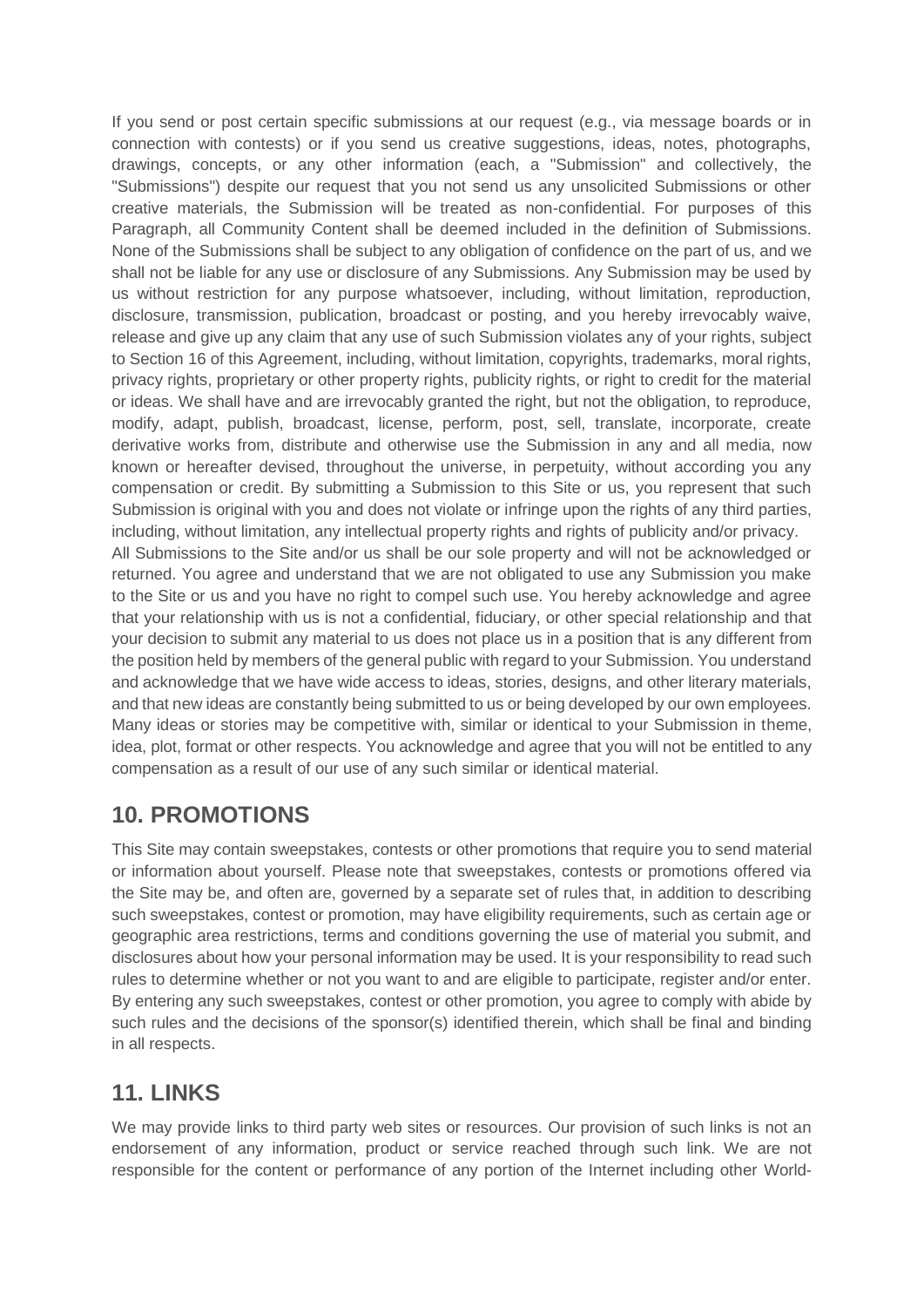Wide Websites to which the Site may be linked for from which the Site may be accessed. You are requested to inform us of any errors or inappropriate material found on Websites to which this Site is or may be linked.

# **12. ERRORS**

Although we attempt to maintain the integrity of the Site we make no guarantee as to the accuracy or completeness of the Site or other Offerings. If you believe that you have discovered an error in the Site, please contact us on via the Online Support service available on the Site or by calling Member Services on 014897171 and include, if possible, a description of the error, its URL location and your contact information. We will make reasonable efforts to address your concerns.

# **13. DISCLAIMER OF WARRANTIES; LIMITATION OF LIABILITY**

YOU UNDERSTAND AND AGREE THAT THIS SITE AND ALL MATERIAL AND INTELLECTUAL PROPERTY CONTAINED ON IT ARE DISTRIBUTED "AS IS" "AS AVAILABLE" "WITH ALL FAULTS" AND WITHOUT WARRANTIES OF ANY KIND, EITHER EXPRESS OR IMPLIED, INCLUDING, WITHOUT LIMITATION, WARRANTIES OF TITLE OR IMPLIED WARRANTIES OF MERCHANTABILITY, NON-INFRINGEMENT OR FITNESS FOR A PARTICULAR PURPOSE OR THOSE ARISING BY STATUTE OR OTHERWISE IN LAW OR FROM A COURSE OF DEALING OR USAGE OF TRADE. SOME JURISDICTIONS DO NOT PERMIT THE EXCLUSION OF IMPLIED WARRANTIES, SO THE ABOVE EXCLUSION MAY NOT APPLY TO YOU. YOU MAY HAVE OTHER RIGHTS, WHICH VARY BY JURISDICTION.

TO THE EXTENT PERMITTED BY LAW, YOU AGREE THAT WE AND OUR PARENTS, AFFILIATES, SUBSIDIARIES, LICENSORS AND ASSIGNS, AND EACH OF THEIR RESPECTIVE EMPLOYEES, OFFICERS AND DIRECTORS (COLLECTIVELY, THE "RELEASED PARTIES"), ARE NOT LIABLE TO YOU FOR DAMAGES OF ANY KIND, WHETHER BASED IN TORT, CONTRACT, STRICT LIABILITY OR OTHERWISE, INCLUDING, WITHOUT LIMITATION, ANY DIRECT, SPECIAL, INDIRECT, INCIDENTAL, CONSEQUENTIAL OR PUNITIVE DAMAGES ARISING OR RESULTING IN ANY WAY FROM OR IN CONNECTION WITH THIS SITE, THE OFFERINGS, THE USER FORUMS, THE MATERIAL, OR ANY ERRORS OR OMISSIONS IN ITS TECHNICAL OPERATION OR THE MATERIAL, EVEN IF WE HAVE BEEN ADVISED OF THE POSSIBILITY OF SUCH DAMAGES, WHETHER CAUSED IN WHOLE OR IN PART BY NEGLIGENCE, ACTS OF GOD, TELECOMMUNICATIONS FAILURE, THEFT OR DESTRUCTION OF, OR UNAUTHORIZED ACCESS TO, THIS SITE OR ITS RELATED INFORMATION OR PROGRAMS. SOME JURISDICTIONS DO NOT ALLOW THE LIMITATION OR EXCLUSION OF CERTAIN WARRANTIES AND CONDITIONS, AND/OR THE DISCLAIMER OF SOME TYPES OF DAMAGES, SO SOME OF THE ABOVE MIGHT NOT APPLY TO YOU.

We make no representation or warranty whatsoever regarding the completeness, accuracy, currency or adequacy of any information, facts, views, opinions, statements or recommendations contained on this Site, in any Material. Reference to any product, process, publication or service of any third party by trade name, domain name, trademark, service mark, logo, manufacturer or otherwise does not constitute or imply its endorsement or recommendation by us. Views and opinions of users of this Site do not necessarily state or reflect those of Herbalife Nutrition. Users are responsible for seeking the advice of professionals, as appropriate, regarding the information, opinions, advice or content available at this Site.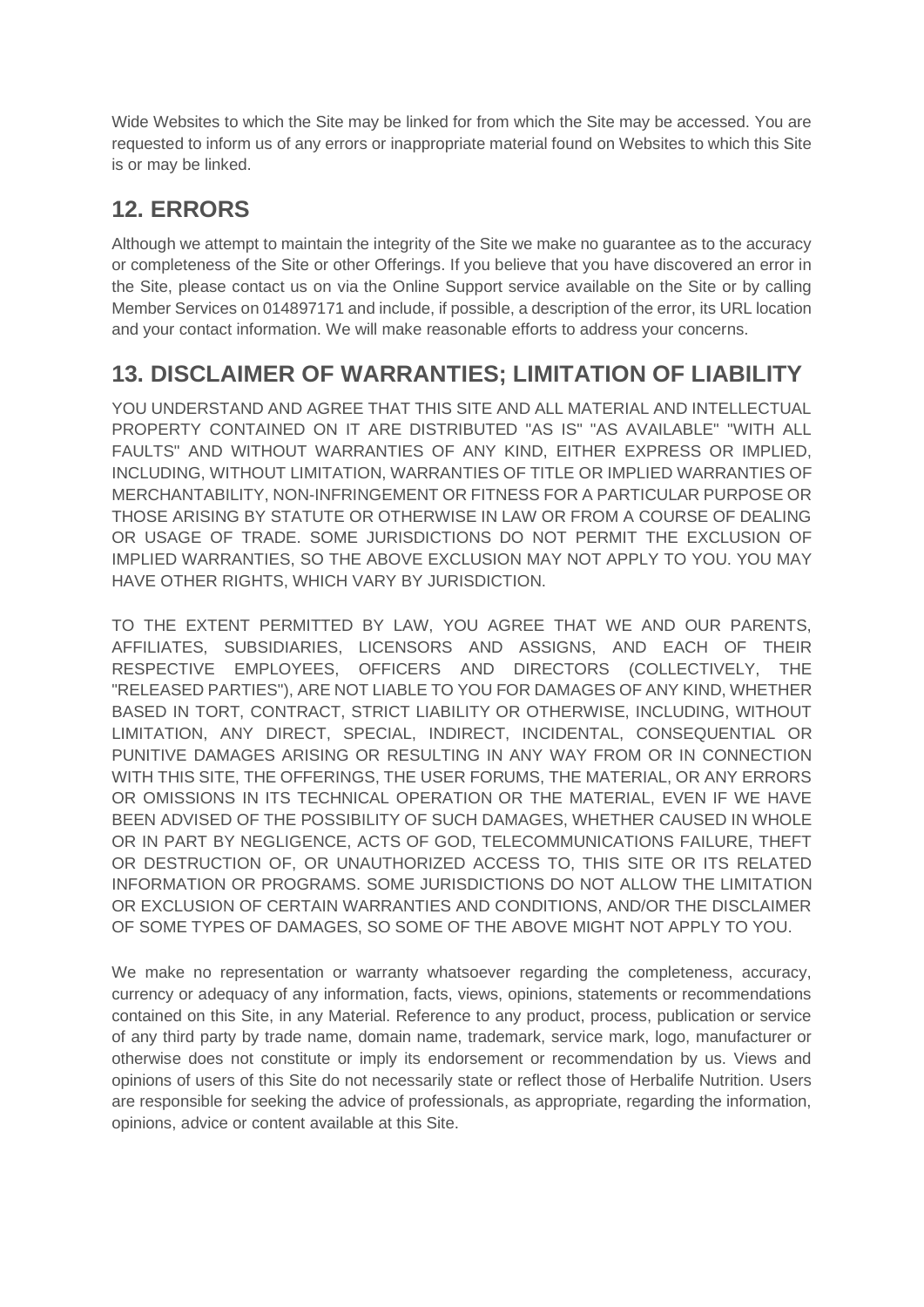The Internet may be subject to breaches of security. We are not responsible for any resulting damage to any user's computer from any such security breach, or from any virus, bugs, tampering, unauthorized intervention, fraud, error, omission, interruption, deletion, defect, delay in operation or transmission, computer line failure or any other technical or other malfunction. You should also be aware that email submissions over the Internet may not be secure, and you should consider this before submitting any information to anyone over the internet. We make no representation or warranty whatsoever regarding the suitability, functionality, availability or operation of this Site. This Site may be temporarily unavailable due to maintenance or malfunction of computer equipment.

#### **14. INDEMNIFICATION**

By using this Site you agree to indemnify, defend and hold Herbalife Nutrition harmless from and against any third party claims, alleged claims, demands, causes of action, judgments, damages, losses, liabilities, and all costs and expenses of defence, including, without limitation, reasonable attorneys' fees, arising out of or relating to: your breach of your representations, warranties, covenants or agreements hereunder; your violation of these Terms of Use or any law; your use of the Site and/or the material in violation of these Terms of Use; information or material posted or transmitted through your computer or account, even if not submitted by you, that infringes any copyright, trademark, trade secret, trade dress, patent, publicity, privacy or other right of any person or defames any person; any misrepresentation made by you; and/or our use of your information. You will cooperate as fully and as reasonably required in our defence of any claim.

### **15. TERMINATION; MODIFICATION**

We will determine your compliance with these Terms of Use in our sole discretion and our decision shall be final and binding. Any violation of these Terms of Use may result in restrictions on your access to all or part of the Site (including any Web Property or email address provided by the Site) and may be referred to law enforcement authorities.

We reserve the right to modify or discontinue this Site, or any portion thereof without notice to you or any third party. Upon termination of your membership, distributorship, or access to the Site, or upon demand by Herbalife Nutrition, you must destroy all materials obtained from this Site and all related documentation and all copies and installations thereof. You are advised that we will aggressively enforce our rights to the fullest extent of the law.

If any provision of these Terms of Use is found to be invalid by any court having competent jurisdiction, the invalidity of such provision will not affect the validity of the remaining provisions of these Terms of Use, which will remain in full force and effect. The section titles in these Terms of Use are for your convenience only and do not have any legal or contractual effect.

# **16. CHOICE OF LAW**

These Terms of Use shall be governed by Irish law. Any dispute arising from the use of the Site or in relation to a purchase of a Herbalife Nutrition Product shall be governed by Irish Law and shall be submitted to the exclusive jurisdiction of the Irish courts.

The above does not apply if you are a consumer based elsewhere in the European Union. If you are a consumer based in the European Union, you may make a claim in the courts of the country